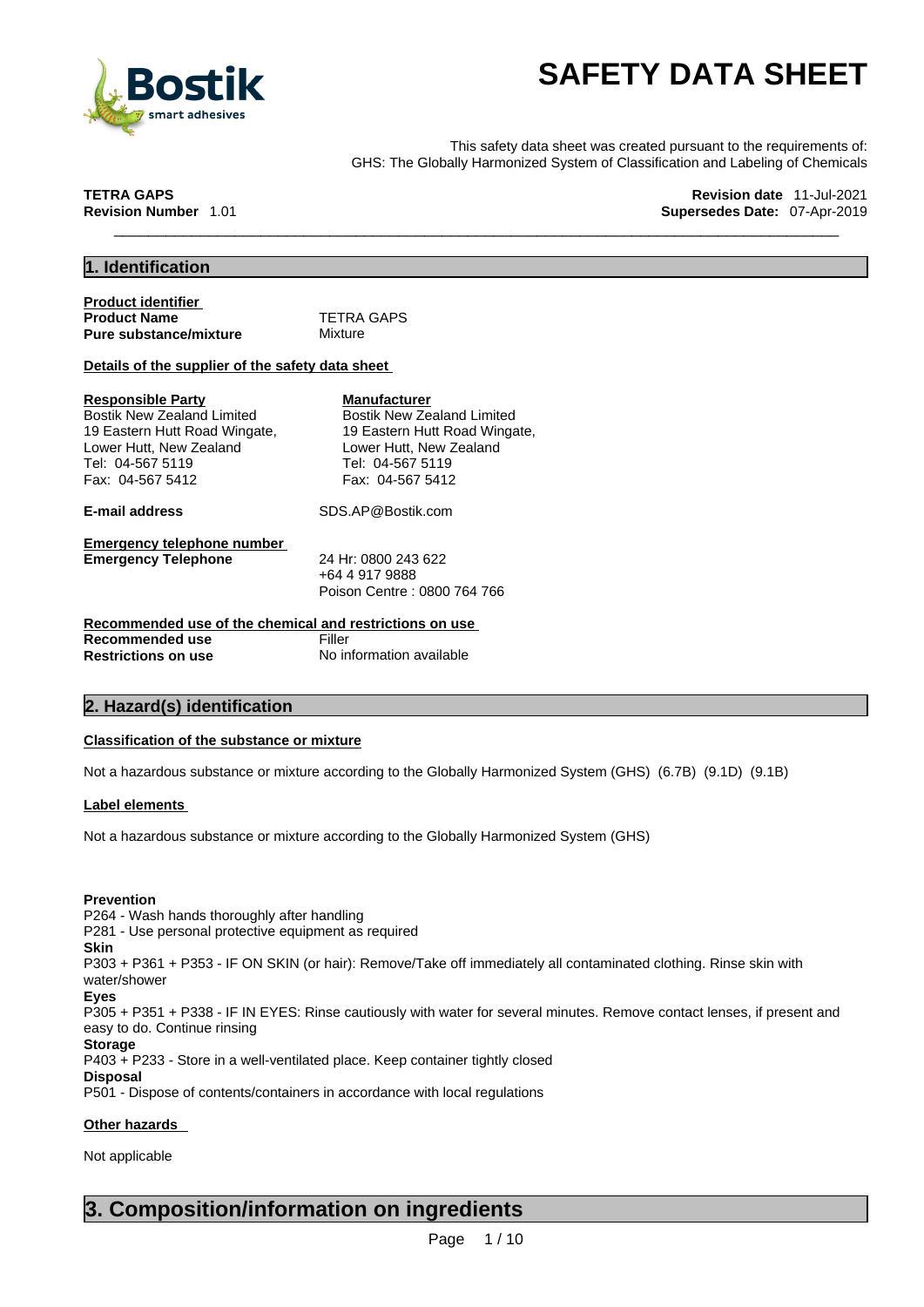### **Substance**

Not applicable.

#### **Mixture**

Not a hazardous substance or mixture according to the Globally Harmonized System (GHS).

| Chemical name                                                                                                 | CAS No.                  | Weight-%     |
|---------------------------------------------------------------------------------------------------------------|--------------------------|--------------|
| Limestone                                                                                                     | 1317-65-3                | $40 - 80$    |
| Nuplex Industies_not hazardous ingredients                                                                    | $\overline{\phantom{a}}$ | $20 - 40$    |
| Titanium dioxide                                                                                              | 13463-67-7               | $1 - 5$      |
| Water                                                                                                         | 7732-18-5                | $1 - 3$      |
| Cellulose, 2-hydroxyethyl ether                                                                               | 9004-62-0                | $0.1 - 1$    |
| 2,2,4-Trimethylpentane-1,3-diol monoisobutyrate                                                               | 25265-77-4               | $0.1 - 1$    |
| Octylphenol ethoxylate                                                                                        | 9036-19-5                | $0.1 - 1$    |
| Sodium polyacrylate                                                                                           | 9003-04-7                | $0.1 - 1$    |
| Silica gel, precipitated, crystalline free                                                                    | 112926-00-8              | $0.1 - 1$    |
| Aluminum hydroxide (Al(OH)3)                                                                                  | 21645-51-2               | $0.1 - 1$    |
| <b>THOR unknown</b>                                                                                           | --                       | $0.1 - 1$    |
| Polypropylene glycol                                                                                          | 25322-69-4               | $0.01 - 0.1$ |
| Tetrapotassium pyrophosphate                                                                                  | 7320-34-5                | $0.01 - 0.1$ |
| reaction mass of 5-chloro-2-methyl-2H-isothiazol-3-one and<br>2-methyl-2H-isothiazol-3-one (3:1) [C(M)IT/MIT] | 55965-84-9               | $0.01 - 0.1$ |
| Polyethylene glycol                                                                                           | 25322-68-3               | $0.01 - 0.1$ |
| Zinc pyrithione                                                                                               | 13463-41-7               | < 0.01       |
| 2-methyl-2H-isothiazol-3-one [MIT]                                                                            | 2682-20-4                | < 0.01       |
| 1,2-benzisothiazol-3(2H)-one [BIT]                                                                            | 2634-33-5                | < 0.01       |
| <b>THOR</b>                                                                                                   | $\overline{\phantom{a}}$ | < 0.01       |
| Sodium nitrate                                                                                                | 7631-99-4                | < 0.01       |
| Formaldehyde                                                                                                  | $50-00-0$                | < 0.01       |

*\*\*\* Any remaining ingredients are not hazardous* 

# **4. First-aid measures**

#### **Description of necessary first aid measures**

| <b>Inhalation</b>                                                 | Remove to fresh air.                                                                                                    |  |
|-------------------------------------------------------------------|-------------------------------------------------------------------------------------------------------------------------|--|
| Eye contact                                                       | Rinse thoroughly with plenty of water for at least 15 minutes, lifting lower and upper<br>eyelids. Consult a physician. |  |
| <b>Skin contact</b>                                               | Wash skin with soap and water.                                                                                          |  |
| Ingestion                                                         | Clean mouth with water and drink afterwards plenty of water.                                                            |  |
| Most important symptoms/effects,<br>acute and delayed<br>Symptoms | No information available.                                                                                               |  |
| For emergency responders<br>Self-protection of the first aider    | No information available.                                                                                               |  |
| Note to physicians                                                | Treat symptomatically.                                                                                                  |  |

# **5. Fire-fighting measures**

#### **Extinguishing media**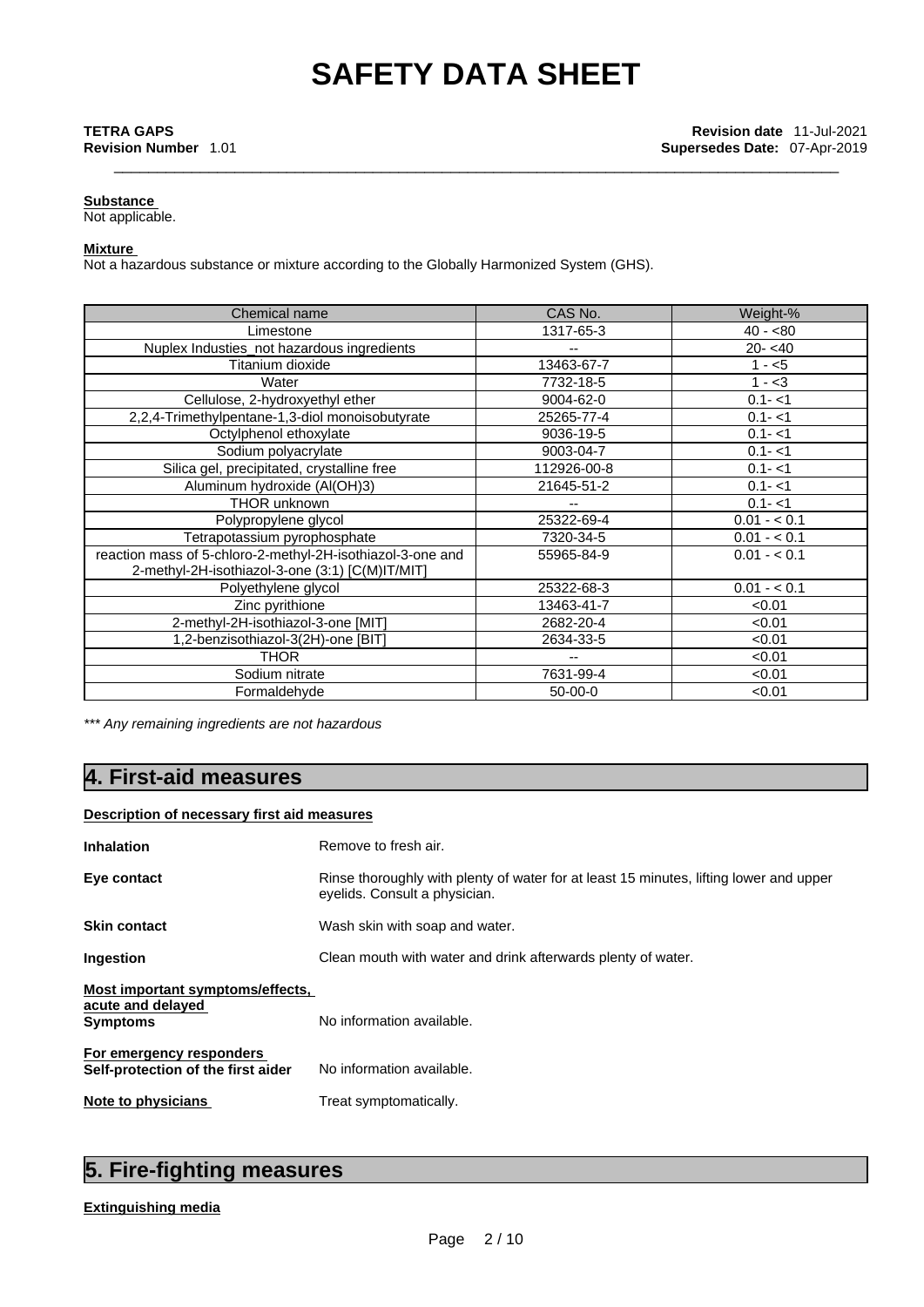| Suitable extinguishing media                  | Use extinguishing measures that are appropriate to local circumstances and the<br>surrounding environment. |
|-----------------------------------------------|------------------------------------------------------------------------------------------------------------|
| Unsuitable extinguishing media                | No information available.                                                                                  |
| Specific hazards arising from the<br>chemical | No information available.                                                                                  |
| <b>Hazardous combustion</b><br>products       | Carbon dioxide (CO2).                                                                                      |

### **Special protective actions for**

**fire-fighters**

Firefighters should wear self-contained breathing apparatus and full firefighting turnout gear. Use personal protection equipment.

## **6. Accidental release measures**

#### **Personal precautions, protective equipment and emergency procedures**

| <b>Personal precautions</b>      | Ensure adequate ventilation.                          |
|----------------------------------|-------------------------------------------------------|
| For emergency responders         | Use personal protection recommended in Section 8.     |
| <b>Environmental precautions</b> | See Section 12 for additional Ecological Information. |

#### **Methods and material for**

**containment and cleaning up** Prevent further leakage or spillage if safe to do so.

Pick up and transfer to properly labeled containers.

**Prevention of secondary hazards** Clean contaminated objects and areas thoroughly observing environmental regulations.

## **7. Handling and storage**

#### **Precautions for safe handling**

Handle in accordance with good industrial hygiene and safety practice. See Section 8 for information on appropriate personal protective equipment

#### **Conditions for safe storage,**

**including any incompatibilities** Protect from moisture.

### **8. Exposure controls/personal protection**

#### **Occupational exposure limits**

| <b>Chemical name</b>                                         | <b>New Zealand</b>            | <b>Australia</b>                                                       | <b>European Union</b>                      |
|--------------------------------------------------------------|-------------------------------|------------------------------------------------------------------------|--------------------------------------------|
| Limestone<br>1317-65-3                                       | TWA: $10 \text{ mg/m}^3$      |                                                                        |                                            |
| Titanium dioxide<br>13463-67-7                               | TWA: $10 \text{ mg/m}^3$      | 10 mg/m $3$ TWA                                                        |                                            |
| Silica gel, precipitated, crystalline<br>free<br>112926-00-8 | TWA: $10 \text{ mg/m}^3$      | 10 mg/m $3$ TWA                                                        |                                            |
| Formaldehyde<br>$50-00-0$                                    | TWA: 0.3 ppm<br>STEL: 0.6 ppm | ppm TWA<br>1.2 mg/m $3$ TWA<br>2 ppm STEL<br>$2.5 \text{ mg/m}^3$ STEL | TWA: $0.37 \text{ mg/m}^3$<br>TWA: 0.3 ppm |

| Chemical name | <b>CGIH TLV</b><br>АL | <b>NIOSH</b> | <b>OSHA</b><br><b>DEL</b><br>--- |
|---------------|-----------------------|--------------|----------------------------------|
|               |                       |              |                                  |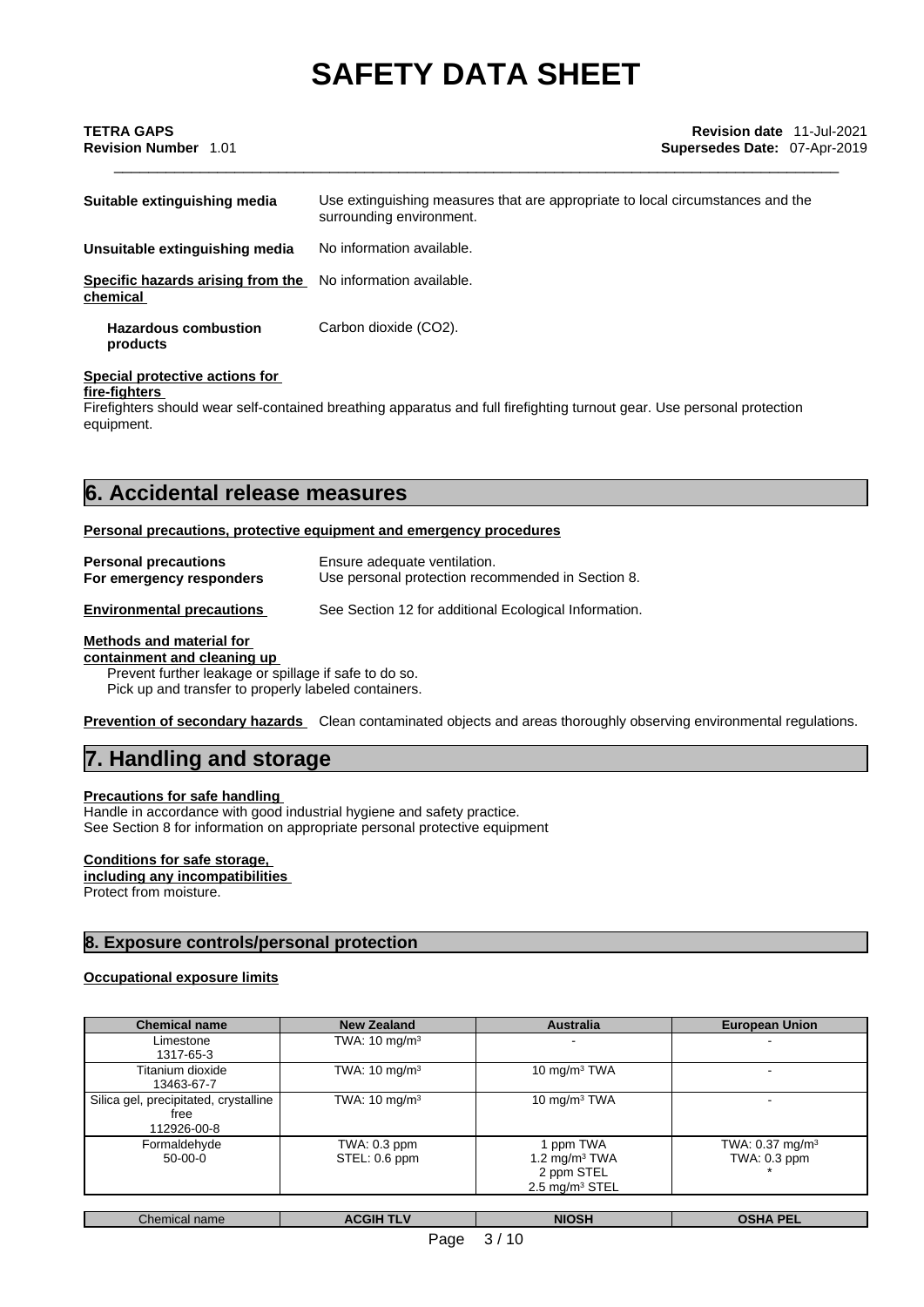## \_\_\_\_\_\_\_\_\_\_\_\_\_\_\_\_\_\_\_\_\_\_\_\_\_\_\_\_\_\_\_\_\_\_\_\_\_\_\_\_\_\_\_\_\_\_\_\_\_\_\_\_\_\_\_\_\_\_\_\_\_\_\_\_\_\_\_\_\_\_\_\_\_\_\_\_\_\_\_\_\_\_\_\_ **TETRA GAPS Revision date** 11-Jul-2021 **Revision Number** 1.01 **Supersedes Date:** 07-Apr-2019

| Limestone                             |                                | TWA: $10 \text{ mg/m}^3$<br>total dust       | TWA: 15 $mg/m3$ total dust                |
|---------------------------------------|--------------------------------|----------------------------------------------|-------------------------------------------|
| 1317-65-3                             |                                | TWA: $5 \text{ mg/m}^3$<br>respirable dust   | TWA: 5 $mg/m3$ respirable fraction        |
|                                       |                                |                                              | (vacated) TWA: 15 mg/m <sup>3</sup> total |
|                                       |                                |                                              | dust                                      |
|                                       |                                |                                              | (vacated) TWA: $5 \text{ mg/m}^3$         |
|                                       |                                |                                              | respirable fraction                       |
| Titanium dioxide                      | TWA: $10 \text{ mg/m}^3$       | IDLH: $5000 \text{ mg/m}^3$                  | TWA: 15 $mg/m3$ total dust                |
| 13463-67-7                            |                                | TWA: 2.4 mg/m <sup>3</sup> CIB 63 fine       | (vacated) TWA: 10 mg/m <sup>3</sup> total |
|                                       |                                | TWA: 0.3 mg/m <sup>3</sup> CIB 63 ultrafine, | dust                                      |
|                                       |                                | including engineered nanoscale               |                                           |
| Silica gel, precipitated, crystalline |                                |                                              | (vacated) TWA: 6 mg/m <sup>3</sup>        |
| free                                  |                                |                                              | TWA: 20 mppcf                             |
| 112926-00-8                           |                                |                                              | (80)/(% SiO2) mg/m <sup>3</sup> TWA       |
| Aluminum hydroxide (Al(OH)3)          | TWA: 1 mg/m $3$ respirable     |                                              |                                           |
| 21645-51-2                            | particulate matter             |                                              |                                           |
| Formaldehyde                          | dermal sensitizer; respiratory | IDLH: 20 ppm                                 | TWA: 0.75 ppm                             |
| $50-00-0$                             | sensitizer                     | Ceiling: 0.1 ppm 15 min                      | (vacated) TWA: 3 ppm<br>unless            |
|                                       | STEL: 0.3 ppm                  | TWA: 0.016 ppm                               | specified in 1910.1048                    |
|                                       | TWA: 0.1 ppm                   |                                              | (vacated) STEL: 10 ppm 30 min             |
|                                       |                                |                                              | unless specified in 1910.1048             |
|                                       |                                |                                              | (vacated) Ceiling: 5 ppm unless           |
|                                       |                                |                                              | specified in 1910.1048                    |
|                                       |                                |                                              | STEL: 2 ppm see 29 CFR                    |
|                                       |                                |                                              | 1910.1048                                 |

**Derived No Effect Level (DNEL)** No information available

**Predicted No Effect Concentration** No information available **(PNEC)** 

#### **Engineering controls**

Use with local exhaust ventilation. Ensure adequate ventilation, especially in confined areas. Use explosion-proof ventilating equipment.

#### **Individual protection measures, such as personal protective equipment**

| <b>Eye/face protection</b>    | Wear safety glasses with side shields (or goggles). Avoid contact with eyes.               |
|-------------------------------|--------------------------------------------------------------------------------------------|
| <b>Hand protection</b>        | Wear suitable gloves.                                                                      |
| Skin and body protection      | Wear protective gloves and protective clothing. Avoid contact with skin, eyes or clothing. |
| <b>Respiratory protection</b> | During spraying wear suitable respiratory equipment.                                       |

**Environmental exposure controls** Do not allow into any sewer, on the ground or into any body of water.

## **9. Physical and chemical properties**

#### **Information on basic physical and chemical properties**

| Appearance            | Paste Thixotropic        |  |
|-----------------------|--------------------------|--|
| Color                 | Off-white                |  |
| <b>Physical state</b> | Paste / Gel Liquid       |  |
| Odor                  | Sweet Acrylic Slight     |  |
| Odor threshold        | No information available |  |
|                       |                          |  |

| <b>Property</b>                                   | Values            | Remarks • Method |
|---------------------------------------------------|-------------------|------------------|
| рH                                                | 7 - 8             |                  |
| pH (as aqueous solution)                          | No data available |                  |
| Melting point / freezing point                    | No data available |                  |
| Initial boiling point and boiling                 | 100 $°C$          |                  |
| range                                             |                   |                  |
| <b>Flash point</b>                                | No data available |                  |
| <b>Evaporation rate</b>                           | No data available |                  |
| Flammability                                      | No data available |                  |
| <b>Flammability Limit in Air</b>                  |                   | Not applicable   |
| Upper flammability or explosive No data available |                   |                  |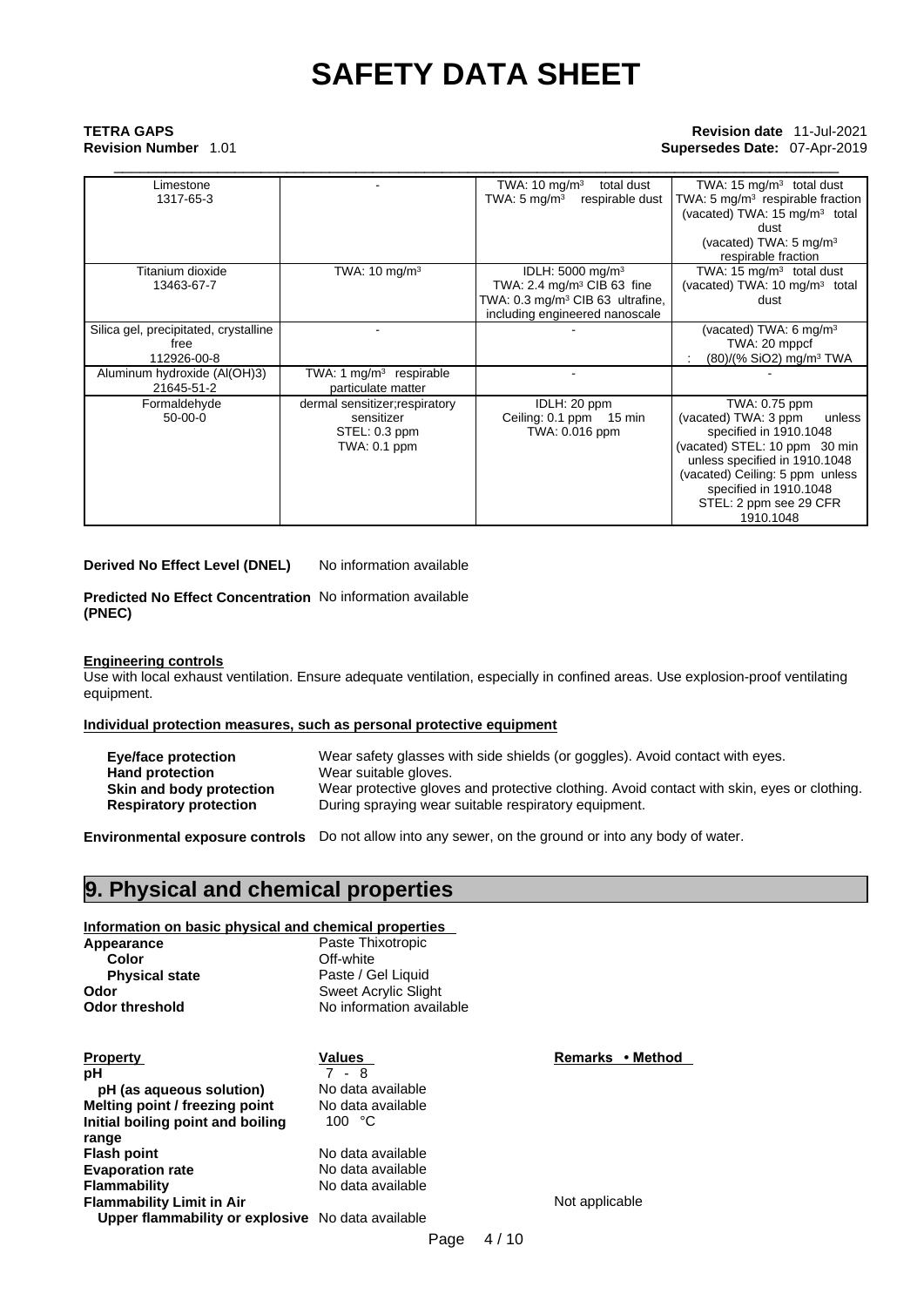| limits                                                      |                          |
|-------------------------------------------------------------|--------------------------|
| Lower flammability or explosive No data available<br>limits |                          |
| Vapor pressure                                              | No data available        |
| <b>Relative vapor density</b>                               | No data available        |
| <b>Relative density</b>                                     | No data available        |
| Water solubility                                            | Miscible in water        |
| Solubility(ies)                                             | No data available        |
| <b>Partition coefficient</b>                                | No data available        |
| <b>Autoignition temperature</b>                             | No data available        |
| <b>Decomposition temperature</b>                            | No data available        |
| Kinematic viscosity                                         | No data available        |
| <b>Dynamic viscosity</b>                                    | No data available        |
| <b>Additional information</b>                               |                          |
| Oxidizing properties                                        | No information available |
| $R$ alid aantant $10/1$                                     | annroy 90                |

**Solid content (%)**<br> **Density** approx 80<br> **Density** 1.55 g/cm

 $1.55$  g/cm<sup>3</sup>

# **10. Stability and reactivity**

| <b>Stability</b>                                                        | Stable under normal conditions.                      |
|-------------------------------------------------------------------------|------------------------------------------------------|
| Sensitivity to mechanical<br>impact                                     | None.                                                |
| Sensitivity to static discharge                                         | None.                                                |
| <b>Possibility of hazardous reactions</b> None under normal processing. |                                                      |
| <b>Conditions to avoid</b>                                              | Protect from moisture.                               |
| Incompatible materials                                                  | None known based on information supplied.            |
| <b>Hazardous decomposition</b><br>products                              | Carbon monoxide. Carbon dioxide (CO2). Hydrocarbons. |

# **11. Toxicological information**

| <b>Inhalation</b>     | Based on available data, the classification criteria are not met. |  |
|-----------------------|-------------------------------------------------------------------|--|
| Eye contact           | Based on available data, the classification criteria are not met. |  |
| <b>Skin contact</b>   | Based on available data, the classification criteria are not met. |  |
| Ingestion             | Based on available data, the classification criteria are not met. |  |
| <b>Acute Toxicity</b> |                                                                   |  |

**Numerical measures of toxicity**

#### **Component Information**

| Chemical name                   | Oral LD50             | Dermal LD50          | Inhalation LC50 |
|---------------------------------|-----------------------|----------------------|-----------------|
| Limestone                       | >5000 mg/kg (Rattus)  |                      |                 |
| Titanium dioxide                | >10000 mg/kg (Rattus) | $LD50 > 10000$ mg/Kg | $>5$ mg/l       |
| Water                           | >90 mL/kg (Rattus)    |                      |                 |
| Cellulose, 2-hydroxyethyl ether | DL50 > 2000 mg/Kg     |                      |                 |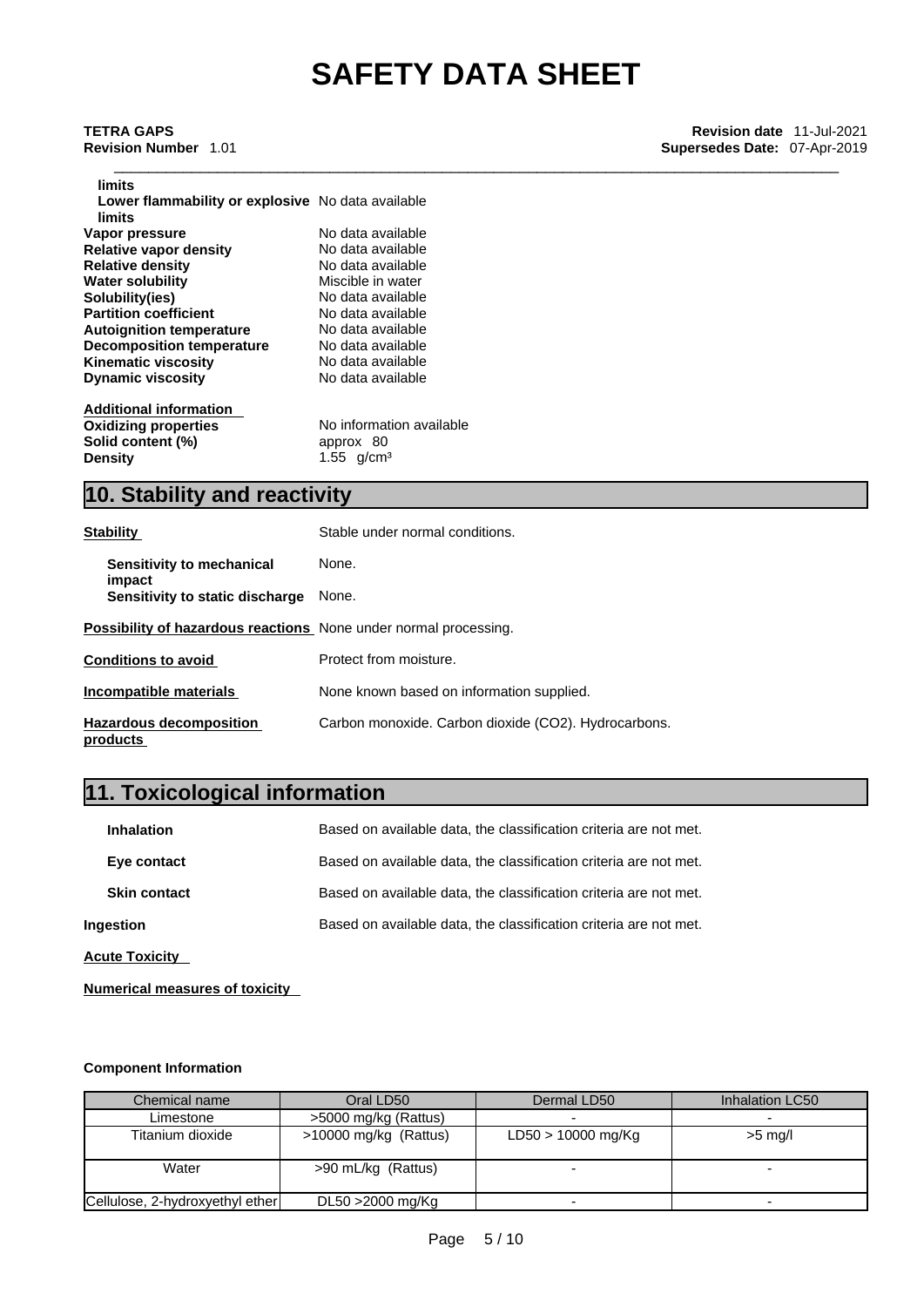## \_\_\_\_\_\_\_\_\_\_\_\_\_\_\_\_\_\_\_\_\_\_\_\_\_\_\_\_\_\_\_\_\_\_\_\_\_\_\_\_\_\_\_\_\_\_\_\_\_\_\_\_\_\_\_\_\_\_\_\_\_\_\_\_\_\_\_\_\_\_\_\_\_\_\_\_\_\_\_\_\_\_\_\_ **TETRA GAPS Revision date** 11-Jul-2021 **Revision Number** 1.01 **Supersedes Date:** 07-Apr-2019

| 2,2,4-Trimethylpentane-1,3-dio                                                                                            | $=6500$ mg/kg (Rattus)                       | > 15200 mg/kg (Rattus)                                   | >3.55 mg/L (Rattus) 6 h         |
|---------------------------------------------------------------------------------------------------------------------------|----------------------------------------------|----------------------------------------------------------|---------------------------------|
| I monoisobutyrate                                                                                                         |                                              |                                                          |                                 |
| Octylphenol ethoxylate                                                                                                    | $=1700$ mg/kg (Rattus)                       |                                                          |                                 |
| Sodium polyacrylate                                                                                                       | >40 g/kg (Rattus)                            |                                                          |                                 |
| Silica gel, precipitated,                                                                                                 | LD50 >10000 mg/Kg (Rattus)                   | >5000 mg/kg (Oryctolagus                                 | $>2.2$ mg/L (Rattus) 1 h        |
| crystalline free                                                                                                          |                                              | cuniculus)                                               |                                 |
| Aluminum hydroxide (Al(OH)3)                                                                                              | >5000 mg/kg (Rattus)                         |                                                          | LC50 (4h) > 2.3m/L air (Rattus) |
| Polypropylene glycol                                                                                                      | LD50 >5000 mg/kg (Rattus)                    | LD50 >10000 mg/Kg (Rattus)                               |                                 |
| Tetrapotassium pyrophosphate                                                                                              |                                              | > 4640 mg/kg (Oryctolagus<br>cuniculus)                  |                                 |
| reaction mass of<br>5-chloro-2-methyl-2H-isothiazo<br>I-3-one and<br>2-methyl-2H-isothiazol-3-one<br>$(3:1)$ [C(M)IT/MIT] | $=53$ mg/kg (Rattus)                         | $LD50 = 87.12$ mg/kg<br>(Oryctolagus cuniculus)          |                                 |
| Polyethylene glycol                                                                                                       | $=$ 22 g/kg (Rattus)<br>$= 28$ g/kg (Rattus) | > 20 g/kg (Oryctolagus<br>cuniculus)                     |                                 |
| Zinc pyrithione                                                                                                           | $=177$ mg/kg (Rattus)                        | >2000 mg/kg (Oryctolagus<br>cuniculus)<br>(EPA OPP 81-2) | $4h = 1.03$ mg/L (Rattus) 4 h   |
| 2-methyl-2H-isothiazol-3-one<br><b>IMITI</b>                                                                              | LD50 = $285$ mg/Kg (Rattus)                  | LD50 >242 mg/Kg (Rattus)                                 | $=0.11$ mg/L (Rattus) 4 h       |
| 1,2-benzisothiazol-3(2H)-one<br>[BIT]                                                                                     | $=670$ mg/kg (Rattus)                        | LD50 > 2000 mg/kg (Rattus)                               |                                 |
| Sodium nitrate                                                                                                            | $=3430$ mg/kg (Rattus)                       |                                                          |                                 |
| Formaldehyde                                                                                                              | $=100$ mg/kg (Rattus)                        | = 270 mg/kg (Oryctolagus<br>cuniculus)                   | $=0.578$ mg/L (Rattus) 4 h      |

**Skin corrosion/irritation** Based on available data, the classification criteria are not met.

| Component Information         |          |                        |                |                      |                 |
|-------------------------------|----------|------------------------|----------------|----------------------|-----------------|
| Titanium dioxide (13463-67-7) |          |                        |                |                      |                 |
| Method                        | lSpecies | <b>IExposure</b> route | Effective dose | <b>Exposure time</b> | <b>IResults</b> |
| <b>IOECD Test No. 404:</b>    |          |                        |                |                      | Non-irritant    |
| Acute Dermal                  |          |                        |                |                      |                 |
| <b>Irritation/Corrosion</b>   |          |                        |                |                      |                 |

**Serious eye damage/eye irritation** Based on available data, the classification criteria are not met.

#### **Respiratory or skin sensitization** Based on available data, the classification criteria are not met.

| Component Information                          |            |                        |                |
|------------------------------------------------|------------|------------------------|----------------|
| 2-methyl-2H-isothiazol-3-one [MIT] (2682-20-4) |            |                        |                |
| Method                                         | Species    | <b>IExposure</b> route | <b>Results</b> |
| IOECD Test No. 406: Skin                       | Guinea pig | Dermal                 | Sensitizing    |
| Sensitization                                  |            |                        |                |

**Germ cell mutagenicity** Based on available data, the classification criteria are not met.

#### **Carcinogenicity**

The table below indicates whether each agency has listed any ingredient as a carcinogen.

| Chemical name                                       | China                                | IARC        |
|-----------------------------------------------------|--------------------------------------|-------------|
| Titanium dioxide                                    | carcinogenic to humans "<br>Possiblv | 2B<br>Group |
| Silica<br>' precipitated, crystalline free<br>≧qel, |                                      | Group 3     |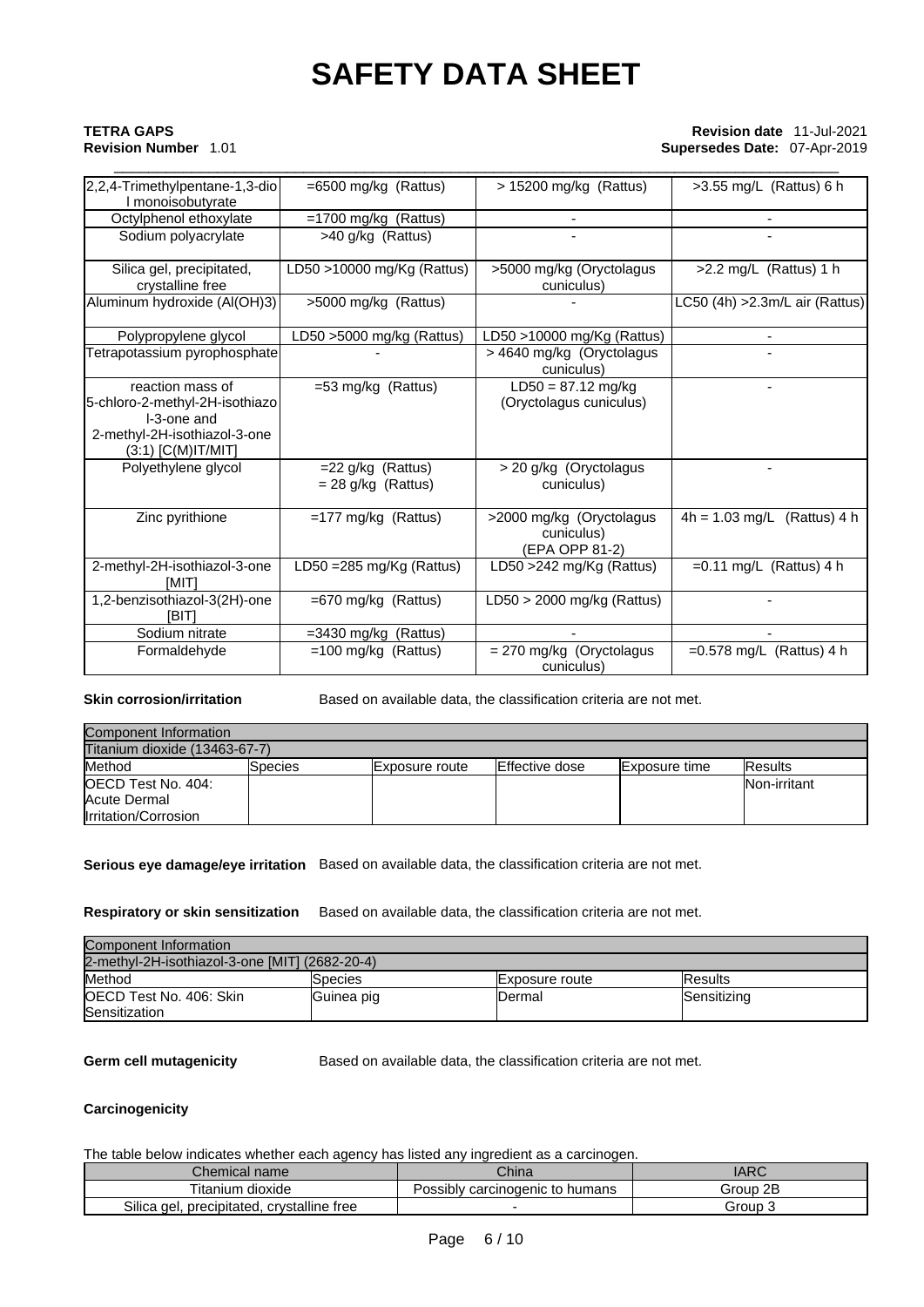# \_\_\_\_\_\_\_\_\_\_\_\_\_\_\_\_\_\_\_\_\_\_\_\_\_\_\_\_\_\_\_\_\_\_\_\_\_\_\_\_\_\_\_\_\_\_\_\_\_\_\_\_\_\_\_\_\_\_\_\_\_\_\_\_\_\_\_\_\_\_\_\_\_\_\_\_\_\_\_\_\_\_\_\_ **TETRA GAPS Revision date** 11-Jul-2021 **Revision Number** 1.01 **Supersedes Date:** 07-Apr-2019

| nitrate<br>dium<br>วเ ม      |                              | 2Α<br>Group |
|------------------------------|------------------------------|-------------|
| rorm <sup>-</sup><br>'dehvde | to<br>Carcinogenic<br>humans | Group       |
|                              |                              |             |

### **Legend IARC (International Agency for Research on Cancer)** Group 2B - Possibly Carcinogenic to Humans **Reproductive toxicity** Based on available data, the classification criteria are not met.

| <b>NEPROMISSIVE COVIDITA</b>                          | Dascu on available data, the classification chilena are not met.                                            |
|-------------------------------------------------------|-------------------------------------------------------------------------------------------------------------|
| Specific target organ toxicity<br>(single exposure)   | Based on available data, the classification criteria are not met.                                           |
| Specific target organ toxicity<br>(repeated exposure) | Based on available data, the classification criteria are not met.                                           |
| Target organ effects<br><b>Aspiration hazard</b>      | Eyes. Respiratory system. Skin. Lungs.<br>Based on available data, the classification criteria are not met. |

# **12. Ecological information**

#### **Ecotoxicity**

| Chemical name                   | Algae/aquatic plants         | Fish                         | Crustacea                     |
|---------------------------------|------------------------------|------------------------------|-------------------------------|
| Limestone                       | CE50 (72h) > 200mg/L Algae   | CL50 (96h)>10000mg/L         | CE50 (48h) >1000 mg/L         |
|                                 | (Desmondesmus subspicatus)   | (Oncorhynchus mykiss)        | Daphnia Magna                 |
| Titanium dioxide                | LC50 (96h) >10000 mg/l       |                              |                               |
|                                 | (Cyprinodon variegatus) OECD |                              |                               |
|                                 | 203                          |                              |                               |
| Cellulose, 2-hydroxyethyl ether |                              | CL50 (96h) >500 mg/L (Danio  |                               |
|                                 |                              | rerio)                       |                               |
| 2,2,4-Trimethylpentane-1,3-dio  | EC50: =18.4mg/L (72h,        | LC50: = 30mg/L (96h,         | EC50 (48hr)=164.7 mg/L        |
| I monoisobutyrate               | Pseudokirchneriella          | Pimephales promelas)         | (daphnia magna)               |
|                                 | subcapitata)                 |                              |                               |
| Octylphenol ethoxylate          |                              | LC50, Pimephales promelas    |                               |
|                                 |                              | (fathead minnow), 96 Hour, > |                               |
|                                 |                              | 60 mg/l                      |                               |
| Silica gel, precipitated,       | ٠                            | CL50 (96h) >=10000 mg/l      | CE50 (24h) >=1000 mg/L        |
| crystalline free                |                              | (Brachydanio rerio)          | (Daphnia magna)               |
| Aluminum hydroxide (Al(OH)3)    | EC50 >100 mg/l Algae         | LC50 >100 mg/L (Salmo        | EC50 >100 mg/L Invertebrates  |
|                                 | (Selenastrum capricornutum)  | trutta)                      | (Daphnia magna)               |
| Tetrapotassium pyrophosphate    |                              | LC50: >100mg/L (96h,         | EC50: >100mg/L (48h,          |
|                                 |                              | Oncorhynchus mykiss)         | Dappnia magna)                |
| reaction mass of                | EC50 (72h) = 0.048 mg/L      | $EC50 (96h) = 0.22$ mg/L     | EC50 (48h) = $0.1$ mg/L       |
| 5-chloro-2-methyl-2H-isothiazo  | (Pseudokirchneriella         | (Oncorhynchus mykiss)        | (Daphnia magna) (OECD 202)    |
| I-3-one and                     | subcapitata) (OECD 201)      | (OECD 211)                   |                               |
| 2-methyl-2H-isothiazol-3-one    |                              |                              |                               |
| $(3:1)$ [C(M)IT/MIT]            |                              |                              |                               |
| Polyethylene glycol             |                              | LC50 (96h) >100 mg/L         | LC50 (48h) > 350 <= 1000 mg/L |
|                                 |                              | (Poecilia reticulate) Static | (Daphnia magna) Static        |
| Zinc pyrithione                 | EC50 (72hr) 0.0013 mg/l      | EC50(96hr) 0.0104 mg/l       | EC50 (48h) = $0.038$ mg/L     |
|                                 | (Skeletonema costatum) (ISO  | (Brachydanio rerio) (OECD    | Crustaceans (Ilyocypris       |
|                                 | 10253)                       | 203)                         | dentifera)                    |
|                                 | $0.051$ mg/l                 |                              |                               |
|                                 | (Pseudokirchneriella         |                              |                               |
|                                 | subcapitata) (OECD 201)      |                              |                               |
| 2-methyl-2H-isothiazol-3-one    | EC50 (72hr) 0.157 mg/l       | EC50 (96hr) 5.71 mg/l        | EC50 (48hr) 1.68 mg/l         |
| [MIT]                           | (Pseudokirchneriella         | (Oncorhynchus mykiss) OECD   | (Daphnia) (OECD 202)          |
|                                 | subcapitata) (OECD 201)      | 203                          |                               |
|                                 |                              |                              |                               |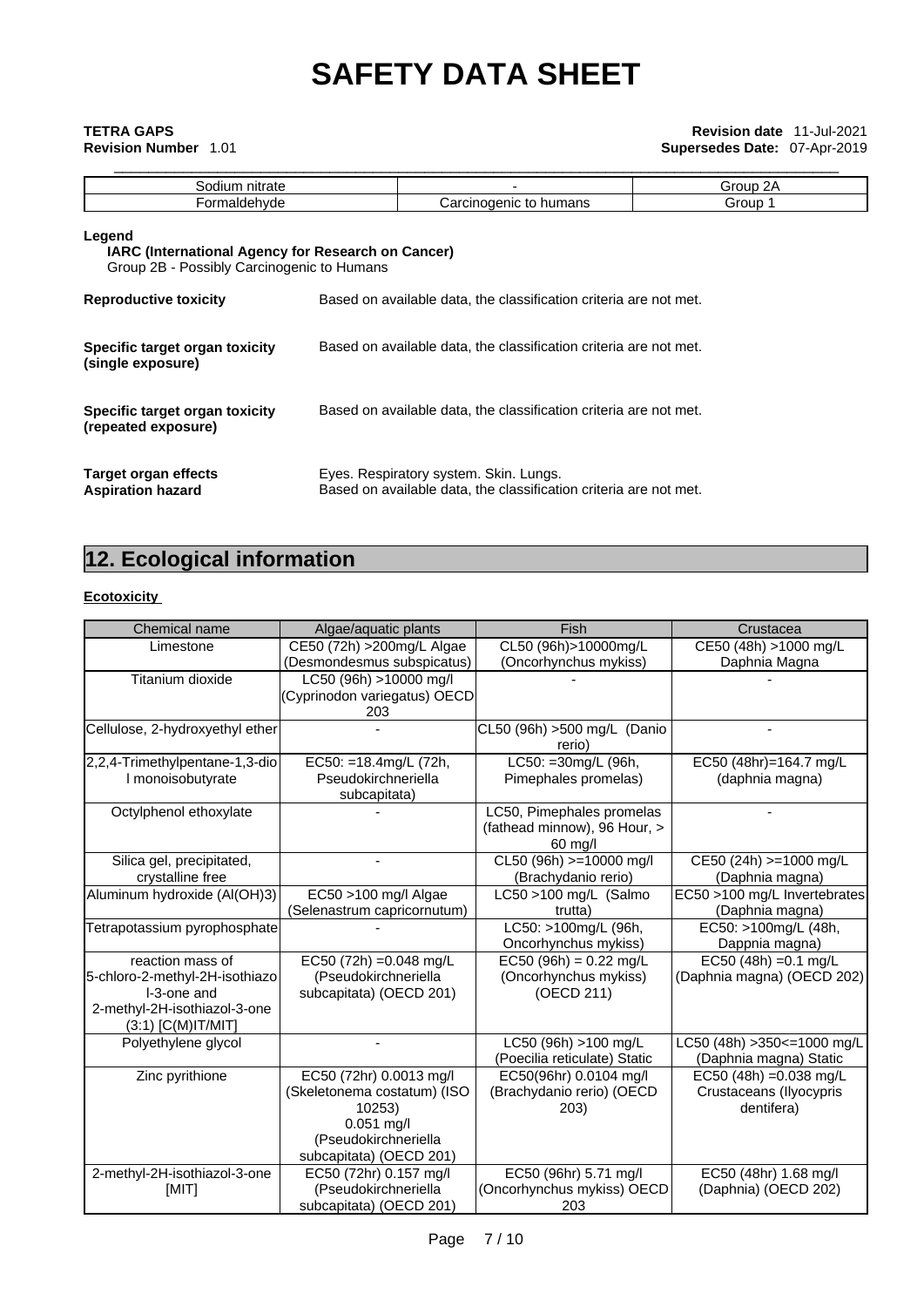## \_\_\_\_\_\_\_\_\_\_\_\_\_\_\_\_\_\_\_\_\_\_\_\_\_\_\_\_\_\_\_\_\_\_\_\_\_\_\_\_\_\_\_\_\_\_\_\_\_\_\_\_\_\_\_\_\_\_\_\_\_\_\_\_\_\_\_\_\_\_\_\_\_\_\_\_\_\_\_\_\_\_\_\_ **TETRA GAPS Revision date** 11-Jul-2021 **Revision Number** 1.01 **Supersedes Date:** 07-Apr-2019

| 1,2-benzisothiazol-3(2H)-one | EC50 3Hr 13mg/l (activated | LC50 (96hr) 2.15 mg/l      | EC50(48hr) 2.94 mg/l       |
|------------------------------|----------------------------|----------------------------|----------------------------|
| [BIT]                        | sludge) (OECD 209)         | Cyprinodon variegatus EPA  | (Daphnia Magna) OECD 202   |
|                              |                            | 540/9-85-006               |                            |
| Sodium nitrate               | EC50 (10d) >1700 mg/l      | LC50: =2000mg/L (96h,      | EC50 (24hr) 8600 mg/l      |
|                              |                            | Lepomis macrochirus) LC50: | (daphnia Magna) OECD 202   |
|                              |                            | 994.4 - 1107mg/L (96h,     |                            |
|                              |                            | Oncorhynchus mykiss)       |                            |
| Formaldehyde                 |                            | $LC50: = 41mg/L (96h,$     | LC50: =2mg/L (48h, Daphnia |
|                              |                            | Brachydanio rerio) LC50:   | magna) EC50: 11.3 - 18mg/L |
|                              |                            | $=1510?g/L$ (96h, Lepomis  | (48h, Daphnia magna)       |
|                              |                            | macrochirus) LC50: 0.032 - |                            |
|                              |                            | 0.226mL/L (96h,            |                            |
|                              |                            | Oncorhynchus mykiss) LC50: |                            |
|                              |                            | 100 - 136mg/L (96h,        |                            |
|                              |                            | Oncorhynchus mykiss) LC50: |                            |
|                              |                            | 22.6 - 25.7mg/L (96h,      |                            |
|                              |                            | Pimephales promelas) LC50: |                            |
|                              |                            | 23.2 - 29.7mg/L (96h)      |                            |

**Persistence and degradability** No information available.

**Bioaccumulative potential** There is no data for this product.

| Chemical name                                   | <b>Partition coefficient</b> |
|-------------------------------------------------|------------------------------|
| Limestone                                       | 0.9                          |
| 2,2,4-Trimethylpentane-1,3-diol monoisobutyrate | 3.47                         |
| Zinc pyrithione                                 | 1.21                         |
| 2-methyl-2H-isothiazol-3-one [MIT]              | $-0.32$                      |
| 1,2-benzisothiazol-3(2H)-one [BIT]              | 0.7                          |
| Sodium nitrate                                  | $-3.8$                       |
| Formaldehyde                                    | 0.35                         |

| Chemical name                                                                                                               | PBT and vPvB assessment         |
|-----------------------------------------------------------------------------------------------------------------------------|---------------------------------|
| Titanium dioxide                                                                                                            | The substance is not PBT / vPvB |
| 13463-67-7                                                                                                                  | PBT assessment does not apply   |
| 2,2,4-Trimethylpentane-1,3-diol monoisobutyrate<br>25265-77-4                                                               | The substance is not PBT / vPvB |
| Aluminum hydroxide (Al(OH)3)                                                                                                | The substance is not PBT / vPvB |
| 21645-51-2                                                                                                                  | PBT assessment does not apply   |
| Polypropylene glycol<br>25322-69-4                                                                                          | The substance is not PBT / vPvB |
| Tetrapotassium pyrophosphate<br>7320-34-5                                                                                   | PBT assessment does not apply   |
| reaction mass of 5-chloro-2-methyl-2H-isothiazol-3-one and<br>2-methyl-2H-isothiazol-3-one (3:1) [C(M)IT/MIT]<br>55965-84-9 | The substance is not PBT / vPvB |
| Polyethylene glycol<br>25322-68-3                                                                                           | The substance is not PBT / vPvB |
| Zinc pyrithione<br>13463-41-7                                                                                               | The substance is not PBT / vPvB |
| 2-methyl-2H-isothiazol-3-one [MIT]<br>2682-20-4                                                                             | The substance is not PBT / vPvB |
| 1,2-benzisothiazol-3(2H)-one [BIT]<br>2634-33-5                                                                             | The substance is not PBT / vPvB |
| Sodium nitrate                                                                                                              | The substance is not PBT / vPvB |
| 7631-99-4                                                                                                                   | PBT assessment does not apply   |
| Formaldehyde                                                                                                                | The substance is not PBT / vPvB |
| 50-00-0                                                                                                                     | PBT assessment does not apply   |

**Mobility in soil** No information available.

# **13. Disposal considerations**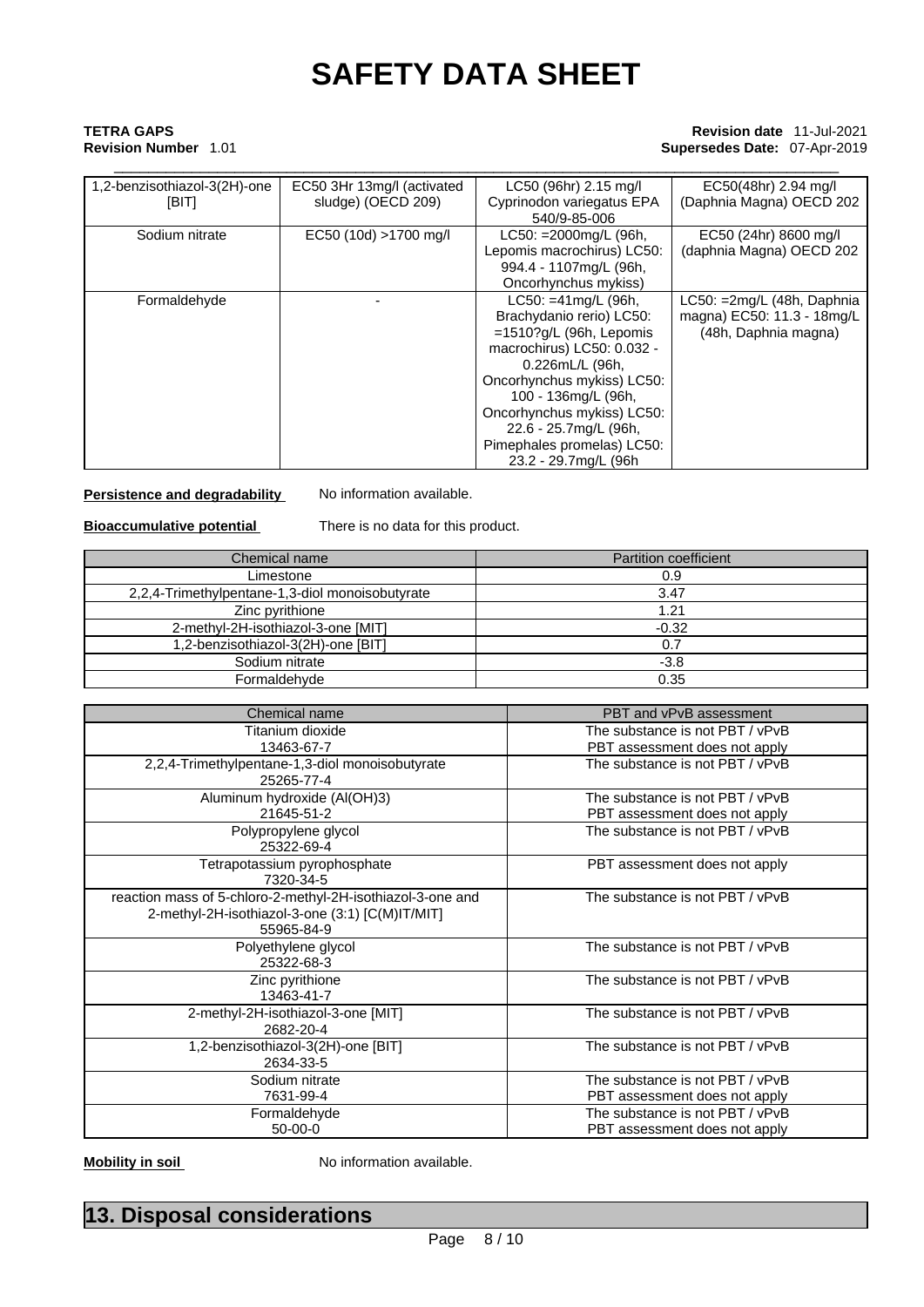| TETRA GAPS<br><b>Revision Number 1.01</b>                 | <b>Revision date 11-Jul-2021</b><br><b>Supersedes Date: 07-Apr-2019</b>                                          |  |
|-----------------------------------------------------------|------------------------------------------------------------------------------------------------------------------|--|
| Waste chemicals<br>Waste from residues/unused<br>products | Dispose of in accordance with local regulations Dispose of waste in accordance with<br>environmental legislation |  |
| Contaminated packaging                                    | Do not reuse empty containers                                                                                    |  |
|                                                           |                                                                                                                  |  |

# **14. Transport information**

| <b>IMDG</b> | Not regulated |
|-------------|---------------|
| <b>IATA</b> | Not regulated |
| <b>ADR</b>  | Not regulated |

**Special precautions for user**

Please refer to the applicable dangerous goods regulations for additional information

| 15. Regulatory information       |                                                                                 |  |
|----------------------------------|---------------------------------------------------------------------------------|--|
| <b>National regulations</b>      |                                                                                 |  |
| <b>ERMA Group</b>                | HSR002670                                                                       |  |
| <b>International Regulations</b> |                                                                                 |  |
|                                  | The Montreal Protocol on Substances that Deplete the Ozone Layer Not applicable |  |
|                                  | The Stockholm Convention on Persistent Organic Pollutants Not applicable        |  |

**The Rotterdam Convention** Not applicable

### **16. Other information**

#### **Abbreviations and acronyms**

|                      | Legend Section 8: EXPOSURE CONTROLS/PERSONAL PROTECTION                             |
|----------------------|-------------------------------------------------------------------------------------|
| <b>TWA</b>           | TWA (time-weighted average)                                                         |
| <b>STEL</b>          | STEL (Short Term Exposure Limit)                                                    |
| Ceiling              | Ceiling Limit Value                                                                 |
|                      | Skin designation                                                                    |
| <b>SVHC</b>          | Substance(s) of Very High Concern                                                   |
| <b>PBT</b>           | Persistent, Bioaccumulative, and Toxic (PBT) Chemicals                              |
| vPvB                 | Very Persistent and very Bioaccumulative (vPvB) Chemicals                           |
| STOT RE              | Specific target organ toxicity - Repeated exposure                                  |
| STOT SE              | Specific target organ toxicity - Single exposure                                    |
| <b>Revision date</b> | 11-Jul-2021                                                                         |
| <b>Revision note</b> | The symbol (*) in the margin of this SDS indicates that this line has been revised. |

**Key literature references and sources for data used to compile the SDS** New Zealand's Chemical Classification and Information Database (CCID) World Health Organization

#### **Disclaimer**

The information provided in this Safety Data Sheet is correct to the best of our knowledge, information and belief at the date of its publication. The information given is designed only as a guidance for safe handling, use, processing,